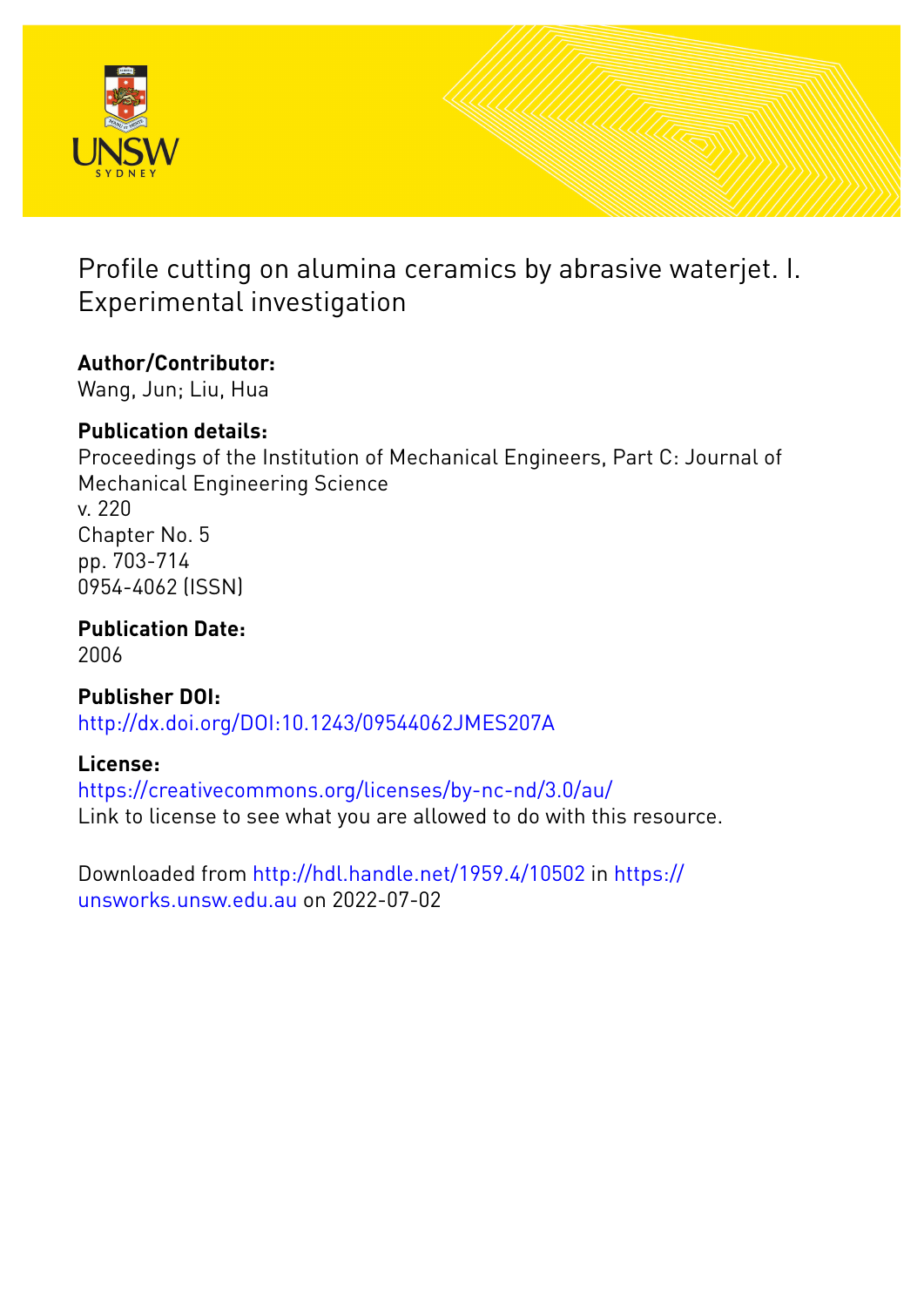## **Profile cutting on alumina ceramics by abrasive waterjet. I. Experimental investigation**

J. Wang\* and H. Liu

School of Mechanical and Manufacturing Engineering, The University of New South Wales, Sydney, Australia

**Abstract**: An experimental investigation is presented of the various cutting performance measures, such as the kerf taper and depth of cut, in profile cutting on an 87% alumina ceramic by abrasive waterjet (AWJ) over a wide range of process parameters. It is found that the taper angles on the two kerf walls produced in cutting AWJ of profiles are different in magnitude and exhibit different trends as the profile curvature radius varies. Moreover, the depth of cut increases with an increase in the curvature radius and approaches its maximum in straight cutting. The other process variables affect the cutting process in a way similar to that in straight cutting. Recommendations are finally made for the selection of process parameters in AWJ profile-cutting of alumina ceramics. Predictive mathematical models for the major cutting performance measures that are essential for the optimization of the AWJ cutting process are reported in the subsequent part of this investigation.

**Keywords**: Abrasive waterjet; AWJ; Profile cutting; Cutting performance; AWJ cutting.

#### **1 INTRODUCTION**

1

As an advanced manufacturing technology, abrasive waterjet (AWJ) cutting uses a fine jet of ultrahigh pressure water and abrasive slurry to cut the target material by means of erosion. Because of its various distinct advantages over the other cutting technologies, such as no thermal distortion on the workpiece, high machining versatility to cut virtually any material, high flexibility to cut in any direction, and small cutting forces [**1**, **2**], this technology has found extensive applications in industry [**2**-**4**]. Since the introduction of this new cutting technology, a large amount of research and development effort has been directed towards exploring its applications and the associated science [**2**, **3**, **5**]. It has been found [**6**, **7**] that three cutting zones exist on the cut surface in processing ductile and brittle materials by an AWJ, i.e. the upper smooth zone, the lower striation zone characterized by waviness, and the jet upward deflection zone where a large pocket is formed if the jet cannot cut through the material. The study on layered composites [**8**-**10**] revealed similar phenomenon in terms of the cutting zones. Based on the models of Bitter [**11**] and Finnie [**12**] for particle erosion of materials, Hashish [**7**] claimed that the cutting mechanisms in the first two zones could be considered as cutting wear and deformation wear, respectively, while in the third zone the cutting process is considered as being controlled by erosive wear at large particle attack angles [**6**]. The geometry of the kerfs produced by an AWJ is characterized by a wider entry at the top and a narrower exit at the bottom so that a taper is produced.

Over the last decades, considerable research has been carried out to understand and improve the AWJ cutting performance, such as the kerf quality (kerf taper, surface roughness etc.), material removal rate and depth of cut or depth of jet penetration. This includes the study of the jet dynamic characteristics [**2**, **13**-**16**], and the analysis of the machined surfaces and kerf geometrical features to optimise the cutting process [**2**, **7**, **8**, **17**-**21**]. In addition, predictive models for material removal rate and the depth of jet penetration have been developed using

<sup>\*</sup> Corresponding author: Fax: +61-2-9663 1222, Email: jun.wang@unsw.edu.au (J. Wang).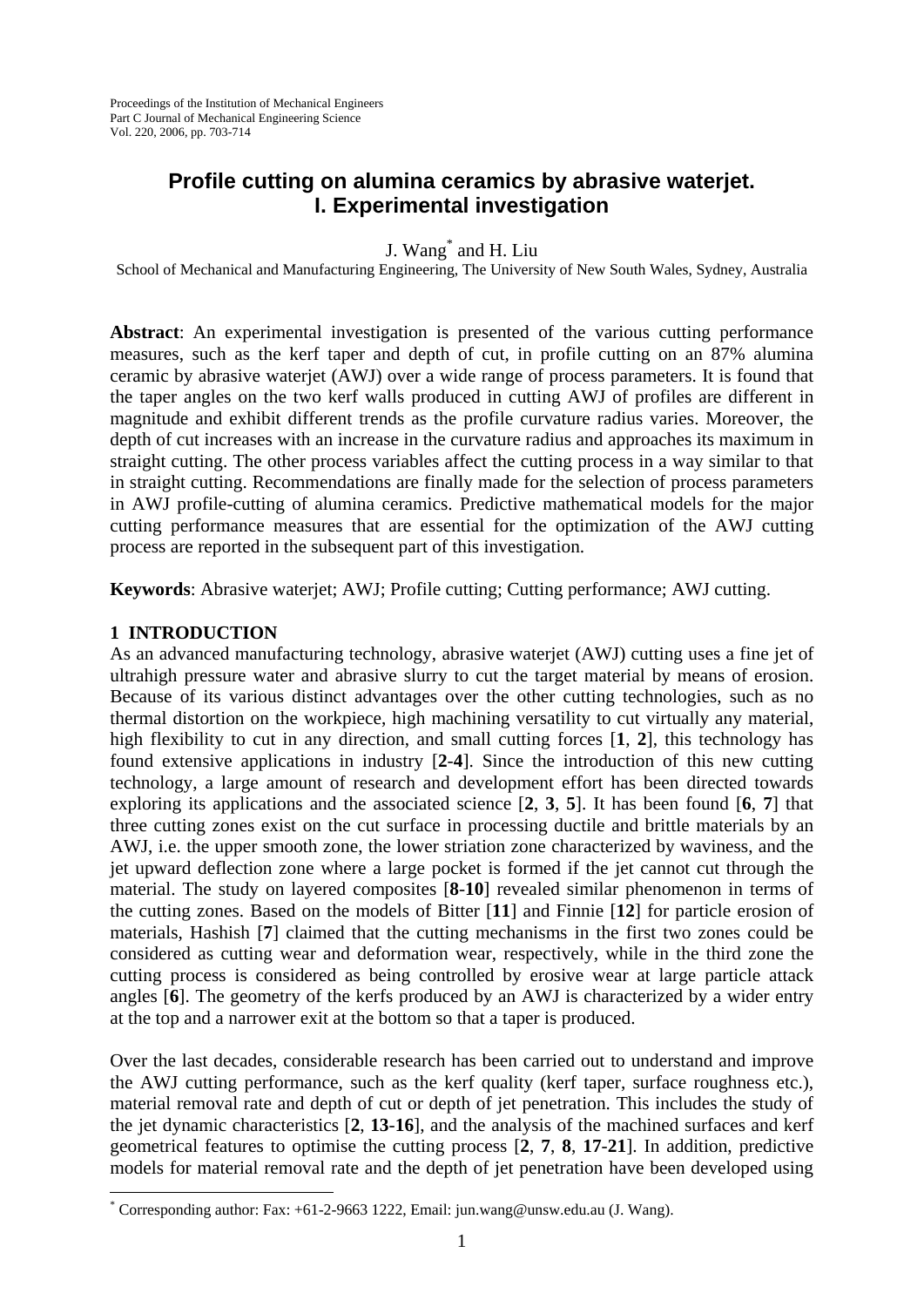the erosive theories [**7**, **18**, **22**, **23**], an energy approach [**2**, **6**, **8**], fracture mechanics [**24**-**26**] and by accumulating the micro-cutting processes of individual abrasive particles [**27**], although those are essentially semi-empirical models with the constants in the models determined by cutting tests. More recent studies have introduced various innovative cutting techniques to enhance the cutting performance such as controlled nozzle oscillation [**2**, **28**-**30**], forward jet impact angle [**2**, **8**, **31**] and multipass operations [**2**, **32**].

It is important to note that by its very nature, AWJ cutting behaves much like other cutting processes that use a "jet" or "beam" to cut. As the beam cuts into a material, it begins to lag or tail behind the entrance point of the beam at the top of the workpiece. In profile cutting, this jet tail back nature coupled with the varying jet traverse direction causes the jet to remove more material on the concave kerf wall (the outer kerf wall with larger radius), and generates different kerf tapers on the two kerf walls [**1**]. It also reduces the jet energy in the direction of jet penetration, which in turn reduces the depth of cut. However, it appears that the vast majority of research has been carried out to study the AWJ straight-slit cutting process, and there is little knowledge of the cutting performance in AWJ profile-cutting or contouring although it is a more common cutting process [**2**].

In this paper, a comprehensive experimental investigation of the cutting performance is presented when profile cutting on an 87% alumina ceramic by an AWJ. Plausible trends of the various kerf geometrical characteristics with respect to the tested process parameters are analysed. Particular attention is paid to the effect of kerf curvature on the kerf taper angles and the depth of cut. Recommendations are finally made on the selection of process parameters in AWJ profile-cutting of alumina ceramics. The mathematical models for predicting the major cutting performance measures are presented in the next part of this investigation.

### **2 EXPERIMENTAL WORK**

The experiment was conducted on a Flow International waterjet cutter that was equipped with a model 20X dual intensifier high output pump (up to 380MPa) and a five axis robot positioning system. The specimens were 87% alumina ceramic tiles of 150×100mm dimensions and of 25.4mm thickness whose properties are given in Table 1.

| e <b>1</b> 1 ii jolean and incentanced properties of the test specific |                   |
|------------------------------------------------------------------------|-------------------|
| Hardness (Rockwell C)                                                  | 79                |
| Compressive strength                                                   | 2480MPa           |
| Flexural strength                                                      | 336MPa            |
| Tensile strength                                                       | 221MPa            |
| Modulus of elasticity                                                  | 276MPa            |
| Average crystal size                                                   | 1.6 <sub>µm</sub> |

**Table 1** Physical and mechanical properties of the test specimens

It should be noted that AWJ cutting involved a large number of variables, and virtually all these variables affect the cutting results. To allow for all of them will result in unmanageable work. Therefore only the major and easy-to-control dynamic variables identified in previous studies [**2**] were considered in this experiment, i.e. profile curvature radius (or arc radius), *R*, nozzle traverse speed,  $u$ , water pressure,  $P$ , abrasive mass flow rate,  $m_a$ , and standoff distance between the nozzle and work surface,  $S_d$ . Water pressures were selected according to the equipment limitations and the practical range of applications. The nozzle traverse speeds were selected at appropriate spacings based on the predetermined minimum and maximum water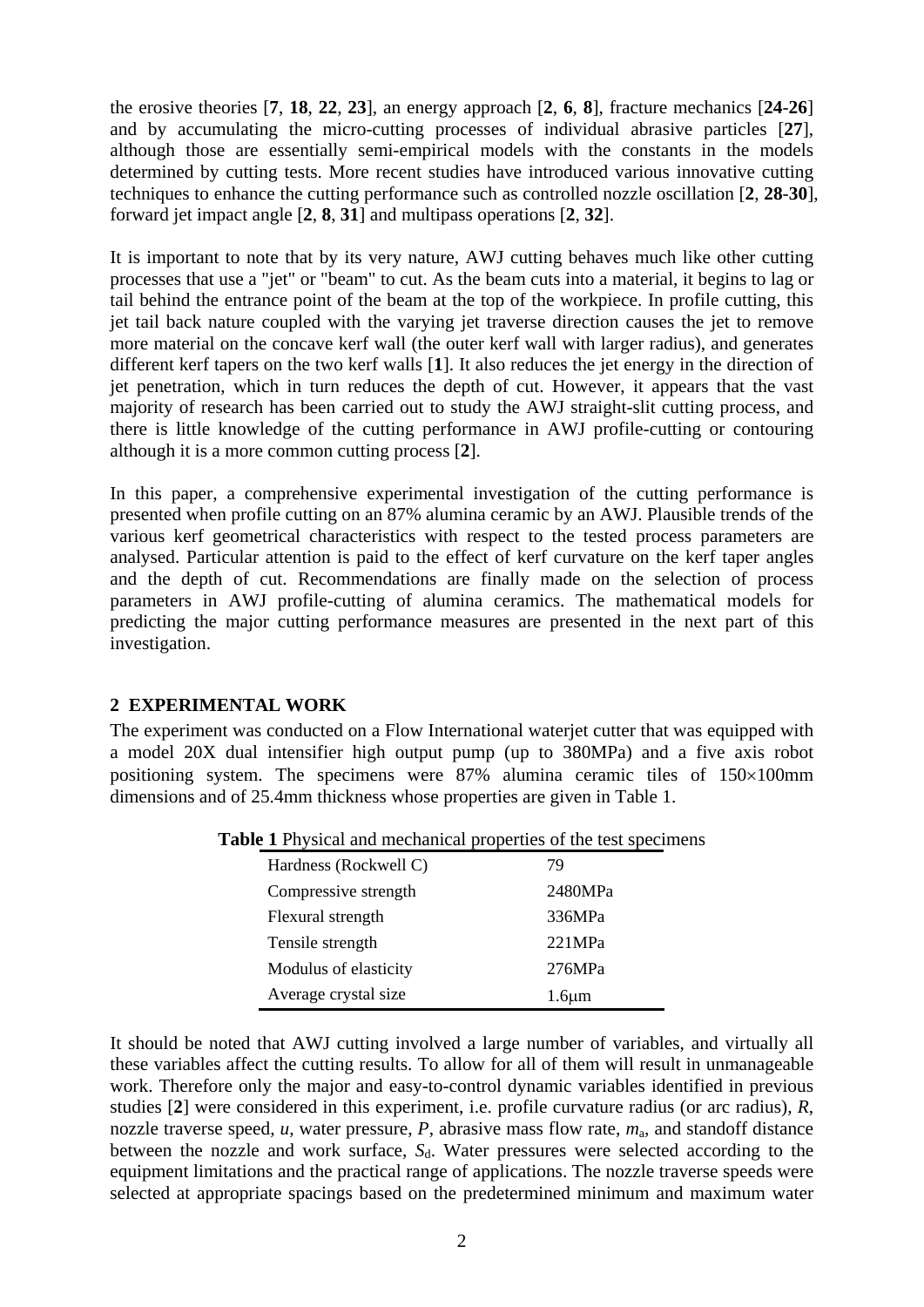pressures so that both through cuts and non-through cuts could be achieved. This approach would ensure that all the combinations of parameters so selected would produce at least 40% of cuts to be non-through cuts to enable the evaluation of the depth of cut in the study. Abrasive flow rates were selected based on the common applications and equipment configuration.

Thus, four levels of profile curvature radii (R=20, 40, 60, 80mm) were tested under four levels of nozzle traverse speeds  $(u=0.167, 0.333, 0.5, 0.667 \text{mm/s})$ , four levels of water pressure (P=275, 310, 345, 380MPa), four levels of standoff distances ( $S_d=2$ , 3, 4, 5mm) and four levels of abrasive flow rates  $(m_a=7.6, 9.8, 12.1, 14.4g/s)$  at a 90 $^{\circ}$  impact angle. Additionally, straight cutting was also conducted under the same cutting conditions for a comparison purpose. The other parameters which were kept constant included the orifice diameter (0.33mm), the nozzle diameter (1.02mm), the length of nozzle (76.2mm), the length of mixing chamber (88.9mm), and the abrasive which was garnet sand with a mesh number of 80. Using a statistical experimental design (the orthogonal arrays), a total of 104 cuts of 25mm long were performed. During the experiment, care was taken to ensure that the specimen was placed horizontally to avoid errors in measuring the tapers of the kerf walls.

A Sigma Scope 500 profile projector was used to measure the depth of cut, the top kerf width, the narrowest kerf width and the depth from the top to where the narrowest kerf width was measured for each cut. With large magnifications and micrometer readouts, this profile projector could ensure fairly accurate measurements. The kerf taper angles were then evaluated from the measured quantities. The measurement of smooth depth of cut was made by a micrometer with the assistance of a magnifier lens of a 5 time magnification and a side lighting to help distinguish the smooth cutting zone. Because of the difficulties encountered in measuring the surface roughness on the small convex and concave surfaces, this cutting quantity was not attempted in this study.



**Fig. 1** Typical kerf profile and geometrical definitions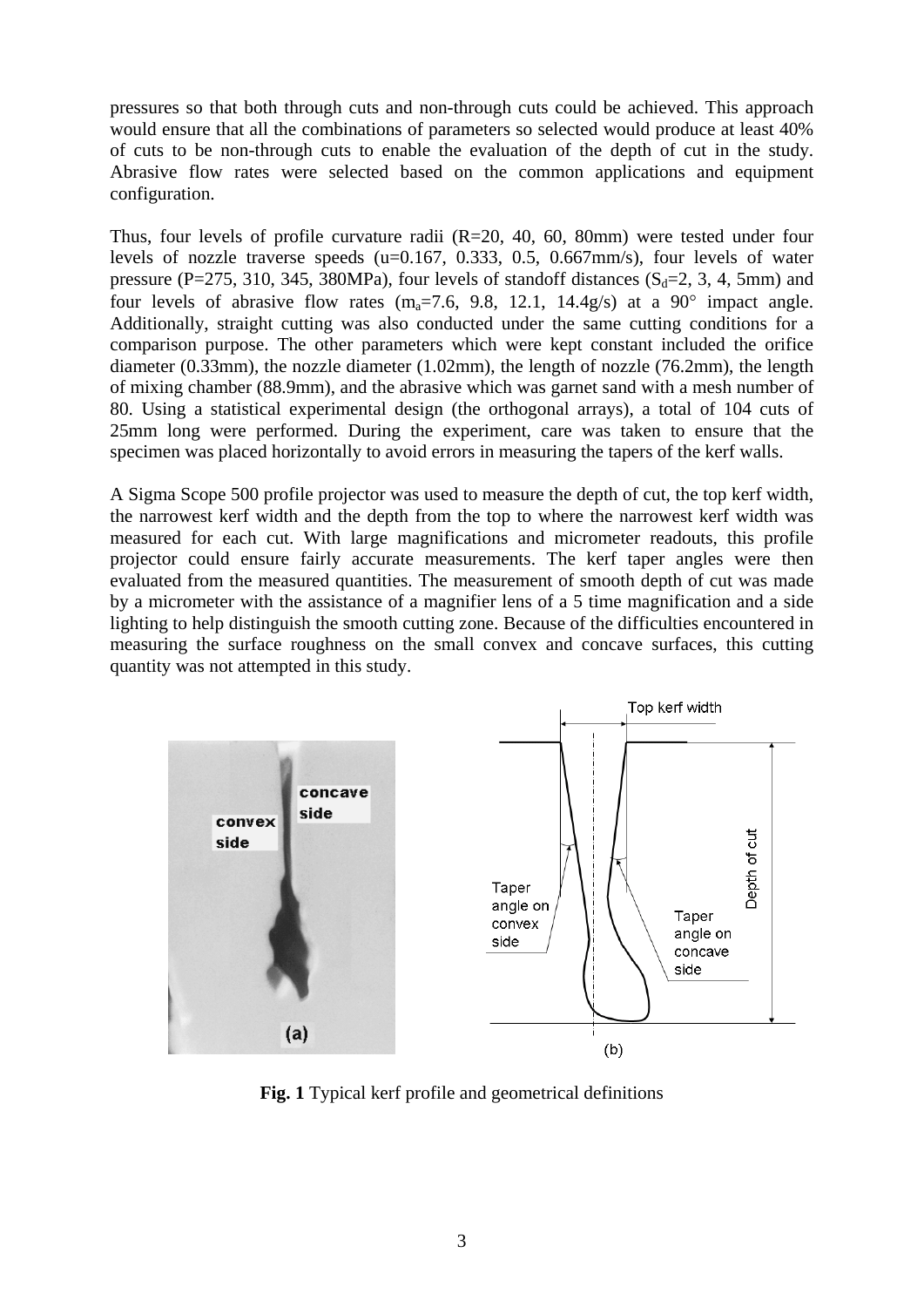#### **3 RESULTS AND DISCUSSION**

#### **3.1 Kerf characteristics**

A visualization study on the kerfs produced has been carried out and found that two kinds of kerfs were formed depending on the cutting parameters, through cuts and non-through cuts. The cuts formed by the combination of fast nozzle traverse speeds, low water pressures and low abrasive flow rates were all non-through cuts. Typical kerf profile of a non-through cut is shown in Fig. 1(a). It has found that the overall kerf profile resembles that produced in straight cutting, i.e. the kerf is characterized by a wider entry and a narrower exit, so that there is a taper associated with the kerf walls.

As shown Fig. 1(a), the major geometrical deficiencies are the kerf taper on the kerf walls which is around  $4^\circ$  to  $5^\circ$  in this study. The kerf taper on the convex side of the kerf wall (the wall that is close to the arc or curvature centre with smaller radius than the concave side) is generally larger than that on the concave side. The kerf geometrical definitions are shown in Fig. 1(b). The difference between the kerf taper angles on the two kerf walls in any cut is within 1.5°. Unlike in straight-slit cutting, the pocket formed at the kerf bottom in AWJ contouring tends to be outward to the concave side of the kerf wall as shown in Fig. 1(a).

The machined surfaces have been found to possess similar characteristics to those produced in straight cutting. Fig. 2 shows a typical case, from which it can be seen that the surface quality varies from the top to the bottom of the machined surface. Generally, the kerf has a smooth surface at the upper zone that corresponds to the cutting wear zone where the material is removed by particle impact at shallow angles according to Hashish [**7**], while the surface in the lower zone is characterized by striation or waviness corresponding to a deformation wear mode. The study found that the length of smooth cutting zone, i.e. the smooth depth of cut, increases with an increase in water pressure and abrasive flow rate, and a decrease in nozzle traverse speed. These findings are consistent with those in straight cutting.



**Fig. 2** Characteristics of surfaces produced in AWJ profile cutting

### **3.2 Effect of process parameters on the kerf taper angles**

Kerf taper is a special geometrical feature inherent to all jet cutting processes. An understanding of the kerf taper with respect to the various process variables enables the minimization of this geometrical defect as well as to take correct actions to compensate for this defect in process planning.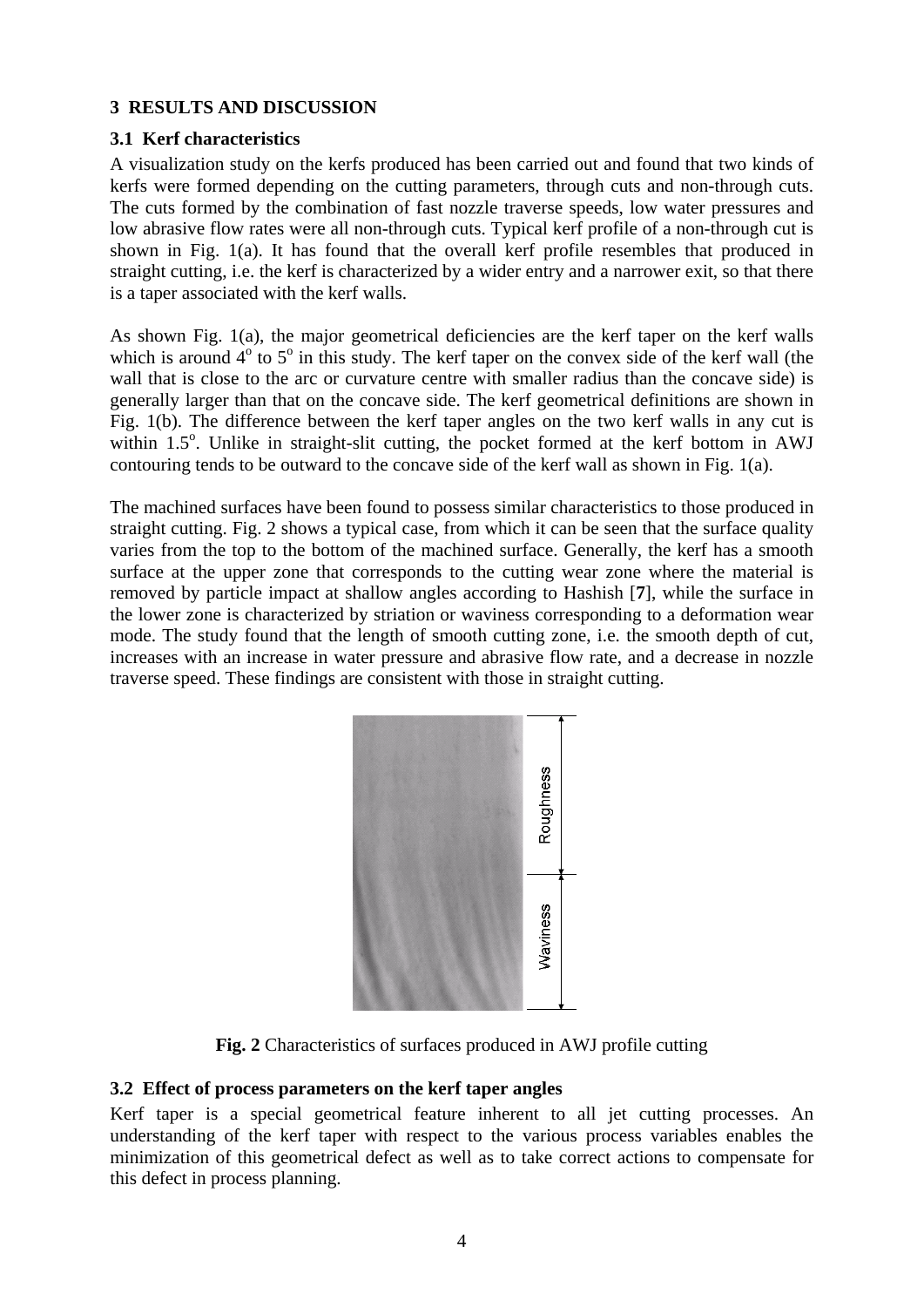The effect of profile curvature on the taper angles on the convex and concave side of the kerf walls under different cutting conditions is shown in Figs. 3(a) and (b). The figures again show that the kerf taper angles on the two kerf walls are not equal in value especially when cutting small curvature radii. The taper angle on the convex side of the kerf wall is larger than that in the concave side; the maximum differences between the two kerf taper angles are about  $1.5^\circ$ for the conditions considered in this study. It is apparent that due to the tail back effect, the jet removes more material from the concave side of the kerf wall than from the convex side during profile cutting, thus increasing the kerf taper angle on the convex side while reducing that on the concave side. As the jet travels along a curve, the upper part of the jet can somehow follow the curved path, but not so in the lower part of the jet because of the existence of the jet tail back which increases as the jet cuts deep into the workpiece. This feature may be beneficial in contouring where only the convex side of the cut is needed to form a component. However, the increase in the kerf taper in the concave profile may require a secondary process or a compensation action to reduce the kerf taper. The figures also show that the kerf taper on the concave side increases with profile curvature radius, while a reverse trend is seen on the convex side. This is again an evidence of the effect of jet tail back on the kerf taper in contouring and that the effect is magnified as the curvature radius decreases. The difference of the kerf taper on the two kerf walls reduces as the curvature radius increases. It can be deduced that when the curvature radius is infinite, i.e. in straight cutting, these two kerf taper angles approach to the same value.

The effect of jet traverse speed on the kerf taper angles is shown in Fig. 3(c). It is evident that a higher traverse speed results in larger kerf taper angles on both kerf walls. This is because of less overlapping and cutting actions on the target material by fewer abrasive particles under high traverse speeds. It can also be noted from Fig. 3(c) that the difference between kerf taper angles on the two kerf walls tends to increase with the traverse speed. It is apparent that the jet tail back nature has a more detrimental effect on geometric differences at higher nozzle traverse speeds. Accordingly, cutting with a slower jet traverse speed is not only expected to produce more parallel cutting walls, but overcome the geometric deficiencies caused by jet tail back in AWJ contouring. Moreover, cutting with slow traverse speed is especially important for the cutting of profiles of very small curvature radii. However, low traverse speeds are not preferred in practice so that an optimum combination of the process parameters to achieve the required kerf quality needs to be considered. This analysis is an essential step towards such an optimization.

Fig. 3(d) shows the influence of abrasive mass flow rate on the kerf taper angle in profile cutting by AWJ. It can be noticed that the kerf taper exhibits a slight increase trend with the abrasive flow rate, although the influence is less significant than the other process parameters. The figure also demonstrates that the kerf tapers on the two kerf walls increase with abrasive flow rate in a similar manner. This increase trend is attributed to the erosion actions by more particles that increase the top kerf with. However, as the jet cuts into the workpiece, the energy of the particles decreases and has less effect on the kerf width than at the upper portion of the cutting front.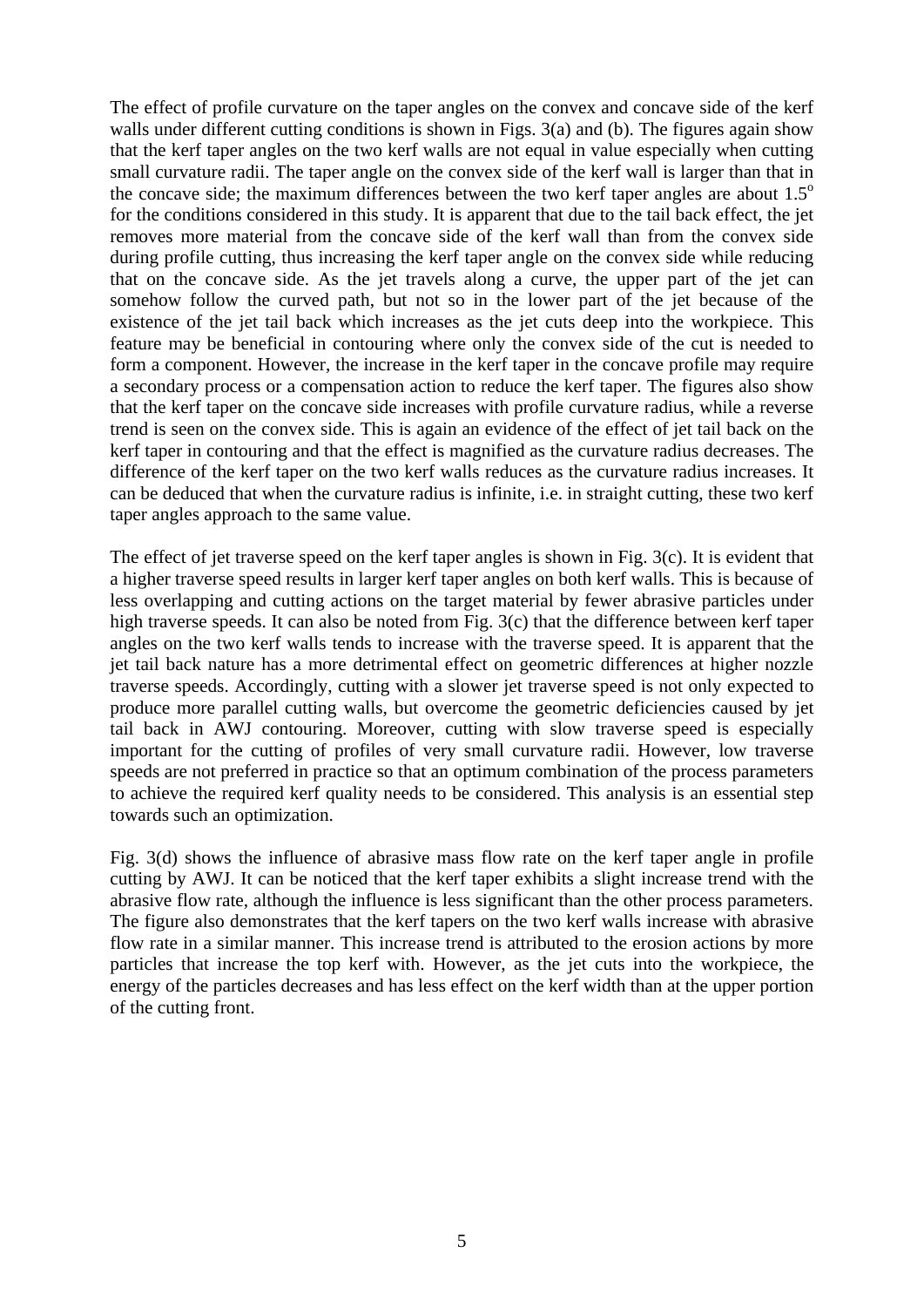

**Fig. 3** The effect of process parameters on the kerf taper angles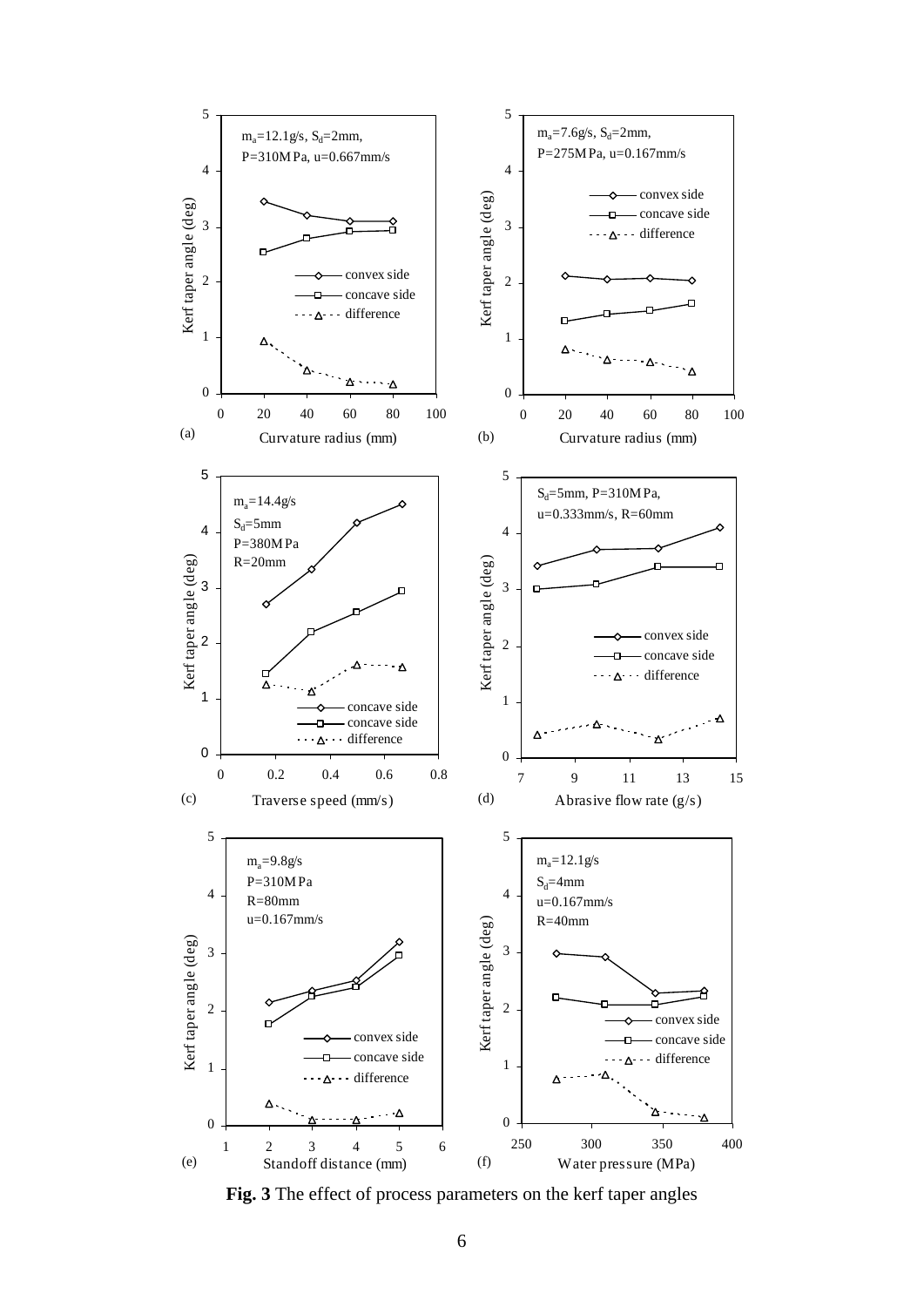The variation of kerf taper angle with respect to standoff distance is shown in Fig. 3(e). It can be noticed from the figure that kerf taper angles on both the convex and concave sides of the kerf walls increase with an increase in standoff distance within the range considered in this study (2-5mm). It may be explained that an increase in standoff distance resulted in an increase in the jet diameter which generated a wider entry at the top of the workpiece. However, the low jet energy in the lower cutting front did not widen the bottom kerf and might reduce the kerf width. As a result, an increase in standoff distance is associated with an increase in kerf taper angles. It can also be noticed from the figure that the standoff distance has not shown a clear trend in affecting the difference between the kerf taper angles on the two kerf walls. From a practical point of view, this finding suggests that small standoff distances are preferred for small kerf taper angles.

The effect of water pressure on kerf taper angles in AWJ profile-cutting is shown in Fig. 3(f). It is apparent from the figure that an increase in water pressure results in a decrease in kerf taper angles although the decrease on the concave side of the kerf is marginal. This may be attributed to the high pressure jet that can open a wider kerf in the lower part of the target material since the jet remains effective in that cutting region, thus decreasing the kerf taper. However, it can also be observed from the figure that the kerf taper angles on the two cutting walls show a slight increase as the water pressure is further increased. This may be an evidence of the critical water pressure identified by Hashish [**33**] beyond which the positive effect of water pressure on kerf taper angle reduces. Fig. 3(f) also shows that the differences between the kerf taper angles on the two kerf walls decreases with an increase in water pressure, possibly because of less jet lag under high water pressures.

#### **3.3 The effect of process parameters on the top kerf width**

The knowledge of kerf width variation with the process parameters in AWJ cutting is required for the control of part geometrical accuracy and for jet offset, or compensation, to achieve the required part dimensional accuracy. The typical trends for the effect of profile curvature radius on the top kerf width are plotted in Figs. 4(a) and (b). It is noticed that the effect of this parameter is not significant. This may be attributed to the fact that jet tail back usually occurs in the lower part of the workpiece; as a result, it does not have a discernible effect on the top kerf width in contouring. Thus, the effect of curvature radius on the top kerf width will not be analysed further in this study.

Fig. 4(c) shows a typical example of the effect of traverse speed on the top kerf width. The figure reveals that in profile cutting, the top kerf width decreases with an increase in traverse speed, which is consistent with the findings in straight cutting. This can be explained that a fast traverse speed allows less abrasive particles to strike on a given target material, generating a narrow slot. However, it should be realised that high traverse speeds result in an increase in kerf taper in addition to their effect on the cutting rate and depth of cut, so that a compromised or optimum traverse speed needs to be considered when selecting cutting conditions.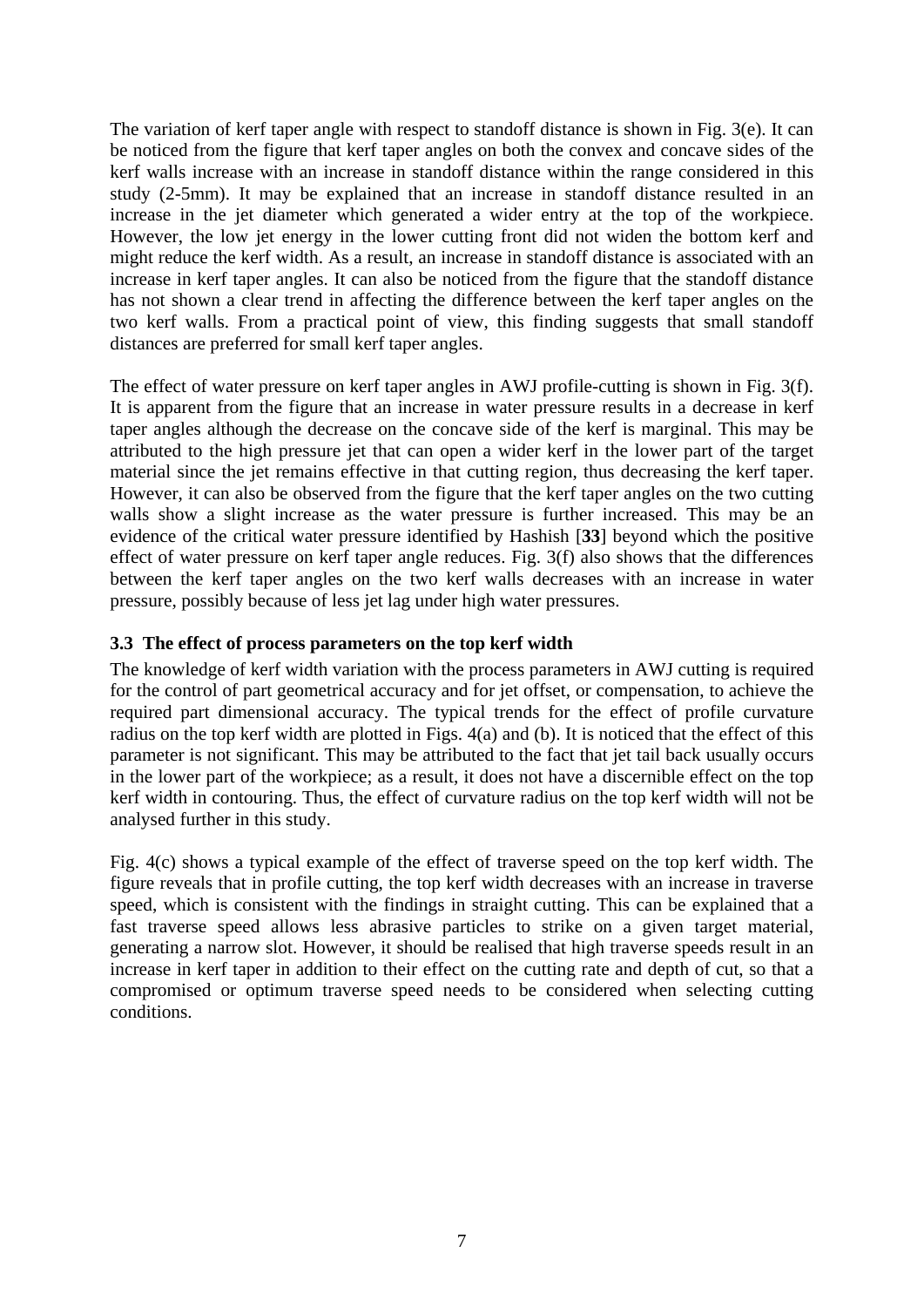

**Fig. 4** The effect of process parameters on the top kerf width.

The effect of abrasive flow rate on the top kerf width is shown in Fig. 4(d). It can be seen that an increase in abrasive flow rate results in an increase in the top kerf width in contouring. This is because a higher abrasive flow rate provides more particles to strike on the target material and opens a wider slot. A higher abrasive flow rate may also increase the size (diameter) of the AWJ which opens a wider slot. It is interesting to note that the rate of increase of the top kerf width reduces as abrasive flow rate increases to beyond a certain value. This is possibly caused by the increased interference between particles as the abrasive flow rate increases, which reduces the overall cutting efficiency of particles. The above discussion suggests that while low abrasive flow rate may generate a narrow slot, it may also reduce the surface quality and the depth of cut. Thus due consideration should be given to the selection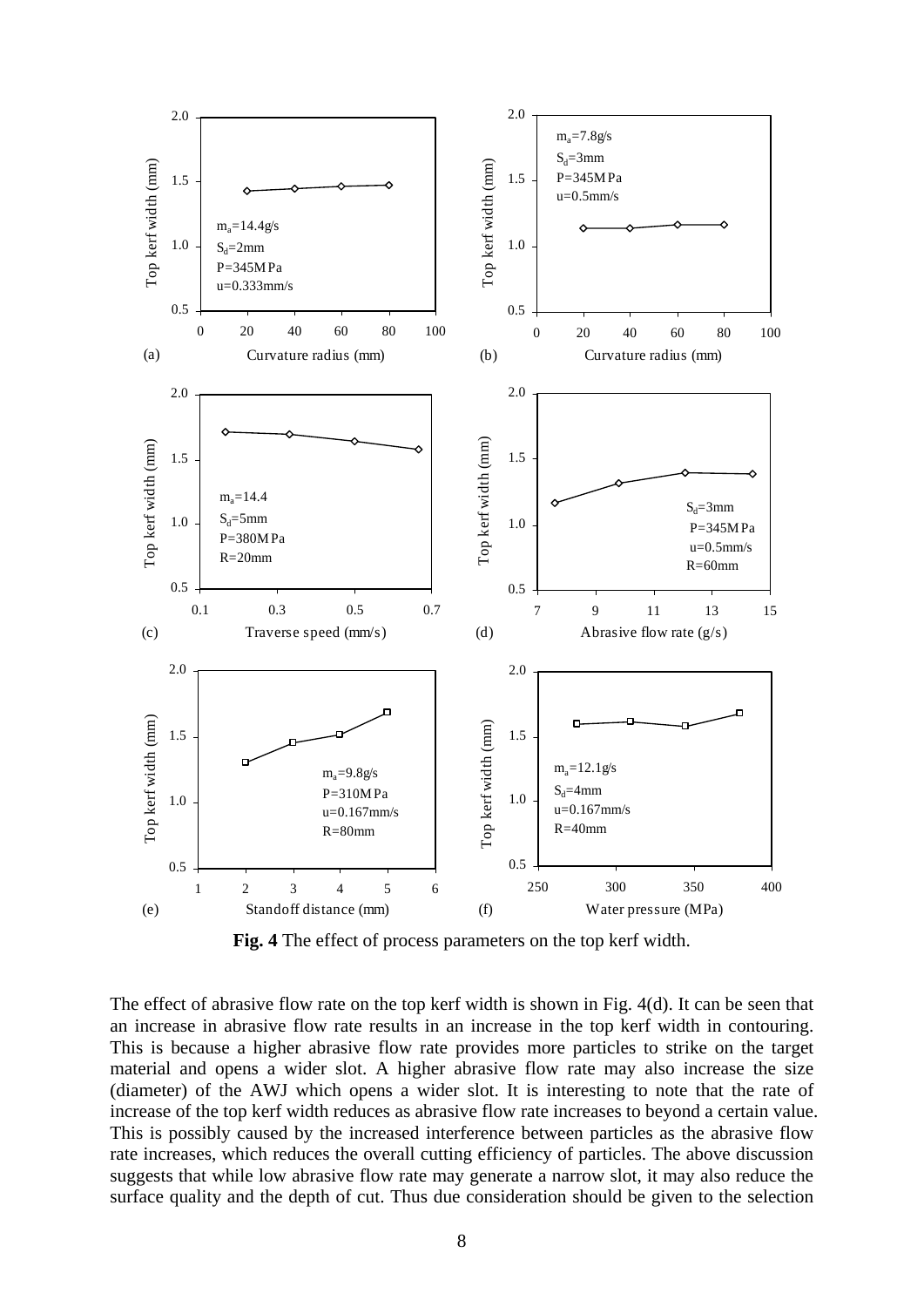of abrasive flow rate in profile cutting, taking into account all the performance measures and job requirements.

Fig. 4(e) shows the effect of standoff distance on the top kerf width in AWJ contouring. It can be noticed from the figure that an increase in standoff distance is associated with an increase in the top kerf width. The jet spreads out as it flows away from the nozzle (or an increase in standoff distance) may be the reason for this trend. This jet spread-out results in an increase in jet diameter and hence widens the slot. From this study, short standoff distances are recommended if a narrow slot is the primary job requirement.

Fig. 4(f) shows the effect of water pressure on the top kerf width. The results indicate that the effect of water pressure on the top kerf width is not significant. It is known that the most important factor that affects the top kerf width is the effective jet diameter. The increase of water pressure does not cause a significant increase in the jet effective diameter within the small standoff distance from the nozzle exit to the work surface, and therefore does not result in any obvious variation in top kerf width.

### **3.4 Effect of process parameters on the depth of cut**

The depth of cut, or the depth of jet penetration, is an important cutting performance measure in AWJ machining. A thorough understanding of the effects of the various process parameters on this performance measure is essential for the selection of the parameters such that maximum cutting rate and minimum cost are achieved for a given job. The effect of profile curvature radius on the depth of cut is shown in Fig. 5(a). It can be seen that the depth of cut increases with an increase in the curvature radius. It is believed that this increase is related to the jet tail back nature. As a jet cuts into the lower part of a workpiece, the jet begins to lag. When the jet travels along a curve, the jet changes its direction towards the outer or concave kerf wall at the lower part of the cutting front, and removes more materials from that kerf wall but reduces the depth of cut. From this trend, it can be deduced that the depth of cut increases with the curvature radius and approaches its maximum in straight cutting, as noticed from the experimental data in this study. It follows that if the other cutting parameters are not changed during a cutting process, a process plan to cut through a workpiece with a profile of variable curvatures should be made based on the smallest profile curvature radius.

Fig. 5(b) shows that the depth of cut decreases with an increase in traverse speed in AWJ contouring. An increase in traverse speed results in fewer particles impacting on the target material and hence less material removed so that the depth of cut is reduced. In practice, decreasing nozzle traverse speed may increase the depth of cut, but this should be the last resort after all other parameters have been optimised, since nozzle traverse speed is directly related to the cutting rate and cost.

The present study has found that the effect of standoff distance on the depth of cut is not significant, as shown in Fig. 5(c). This may be due to the small range of standoff distance (2) to 5mm) considered in this study. With the small variation of the standoff distance, the jet energy does not dissipate significantly so that the influence of this variable on the depth of cut is not discernable. As the range of standoff distance considered in this study reflects that used in practice, the selection of this parameter is not important as far as the depth of cut is concerned, so that its selection may be made based on the other cutting performance measures.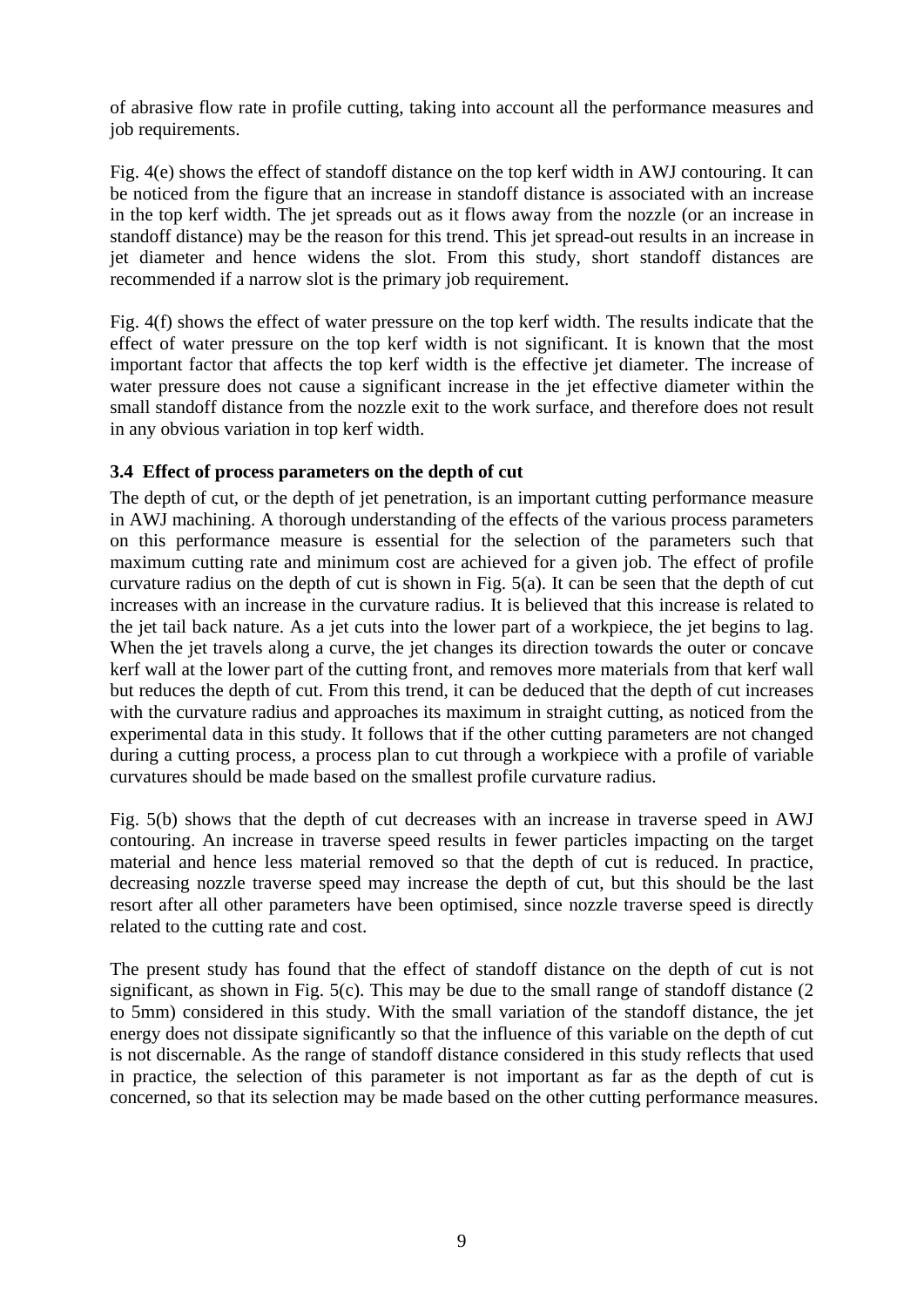

**Fig. 5** The effect of process parameters on the depth of cut.

Fig. 5(d) shows that the depth of cut increases with an increase in water pressure. This is attributed to the fact that abrasive particles gain high velocity and energy when water pressure is high. High energy particles can remove more material so that the depth of cut increases. However, the increasing rate of the depth of cut with water pressure reduces as the water pressure further increases to beyond a value, as shown in Fig. 5(d). This phenomenon is an evidence of the existence of a critical water pressure identified by Hashish [**33**]. The increased particle fragmentation and interference at high water pressure levels reduces the cutting efficiency which in turn results in a reduced positive effect of water pressure on the depth of cut.

The experimental work did not produce sufficient data to examine the effect of abrasive flow rate on the depth of cut. However, from the earlier studies on AWJ straight cutting [**2**], it can be deduced that an increase in the abrasive flow rate will increase the depth of cut in a similar way to straight cutting. A statistical analysis of the experimental data and the predictive models to be presented in the second part of this investigation have confirmed this effect.

#### **3.5 Effect of process parameters on the smooth depth of cut**

As discussed earlier in this paper, the surfaces produced by AWJ are characterised by an upper smooth zone and a lower wavy zone. In some applications, the depth of the smooth zone (or the smooth depth of cut) needs to be achieved over the entire workpiece thickness, so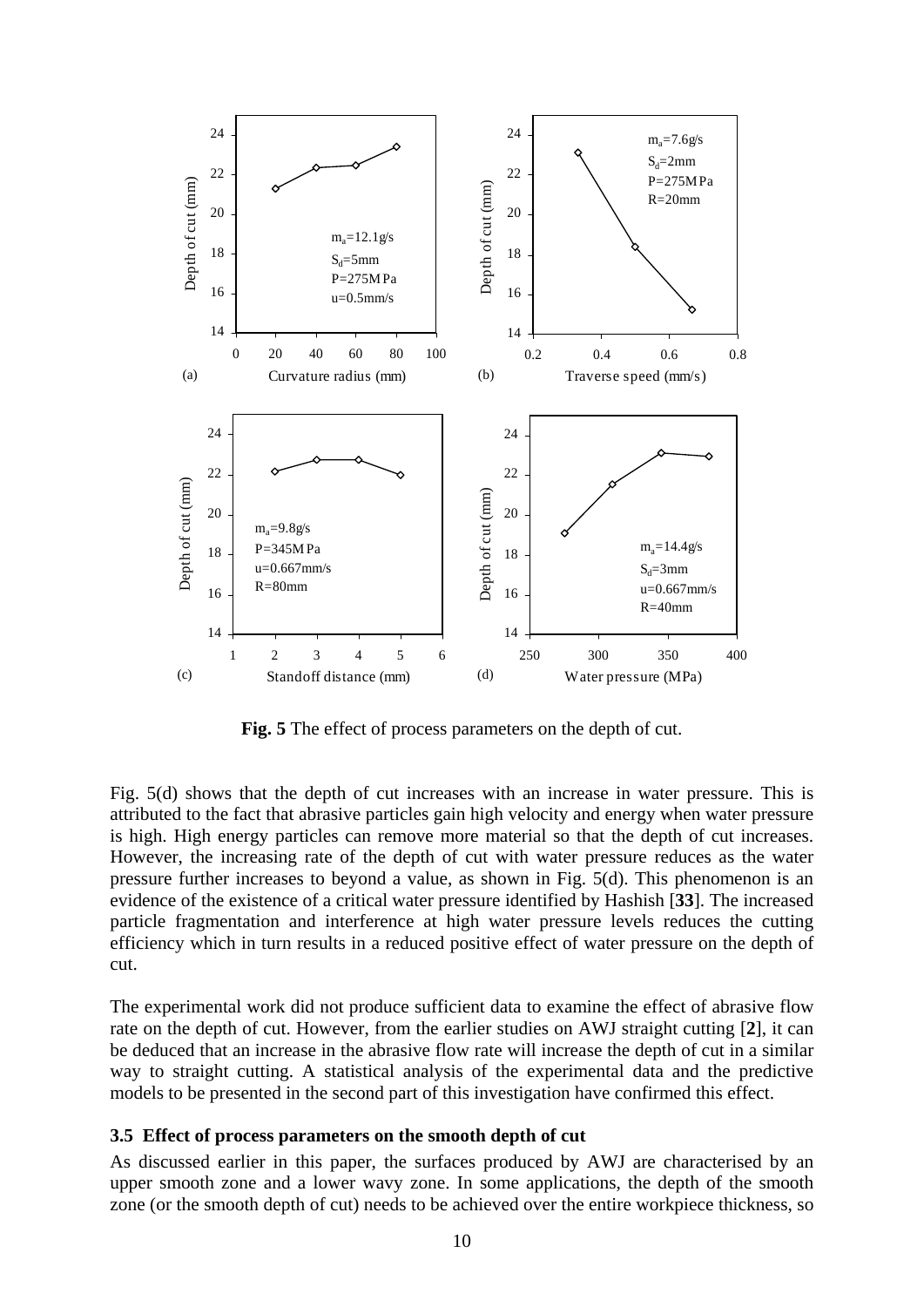that an understanding of the effects of various process variables on this performance measure is required for process planning.

Figs. 6(a) and (b) show that the smooth depth of cut is almost independent of the curvature radius of a cutting profile. Although jet tail back affects the total depth of cut in AWJ contouring, the effect occurs only at the lower part of the cutting front where the jet energy is reduced. As the jet produces the smooth cut zone at the upper region where the jet energy is high, it is understandable that curvature radius does not affect the smooth depth of cut. Furthermore, the plots for the smooth depth of cut on the convex kerf wall and concave kerf wall almost fall in a single curve, suggesting that the jet produces the same smooth depth of cut on the both kerf walls in profile cutting. This finding again indicates that jet tail back has little effect on the smooth depth of cut in AWJ contouring.

Fig. 6(c) shows that the smooth depth of cut decreases with an increase in traverse speed. As the nozzle traverse speed increases, the number of particles that impinge a given area on the target material reduces and, therefore, there are fewer particles involved in the erosion action, resulting in a decrease in the smooth depth of cut. As shown in the figure, the smooth depths of cut on the two kerf walls are almost identical for the same reason discussed earlier. It can also be noticed that the rate of decrease for the smooth depth of cut decreases as the traverse speed is further increased to beyond a certain value. This may be attributed to the reduced particle interference and fragmentations as traverse speed increases, increasing the cutting efficiency of individual particles.

Fig. 6(d) plots the relation between the smooth depth of cut and abrasive flow rate in AWJ profile-cutting. It shows that the smooth depth of cut slightly increases with an increase in abrasive flow rate. This is attributed to the fact that an increase in abrasive flow rate results in more particles impinging on the target surface, increasing the depth of smooth zone. However, it can be noticed that the relationship between the smooth depth of cut and abrasive flow rate is not quite linear, and the effect of abrasive flow rate decreases as it increases. This is again due to the increased particle fragmentation and interference as the abrasive flow rate increases, which reduces the cutting efficiency of individual particles [**34**]. The findings indicate that the selection of high abrasive flow rate can improve this cutting performance measure; however there is a critical value beyond which the increase in this parameter may not give further benefit, but increase the cost of the process.

From an earlier analysis in this paper, standoff distance does not have a discernible effect on the total depth of cut. However, from the data plotted in Fig. 6(e), it is noted that within the range of standoff distance tested, the smooth depth of cut exhibits a slightly increasing trend with this parameter in AWJ contouring. This phenomenon may be explained as follows. A jet may be more turbulent as it exits the nozzle, and is gradually stabilized as the jet continues to flow. The stabilized jet not only cuts the material at small wavelengths of surface irregularities (characterised by surface roughness), but it may also change the particle impact angle favourable for cutting wear mode that generates a smooth surface. Therefore, a slight increase in the standoff distance in fact increases the smooth depth of cut.

The experimental data plotted in Fig. 6(f) illustrate that the smooth depth of cut increases with an increase in water pressure in AWJ contouring. This is because of the high water pressure that offers high energy to the jet for high particle velocity, thus increasing the smooth depth of cut. However, the smooth depth of cut does not always increase linearly with the water pressure and the rate of increase reduces as noticed for many cases in this study. This phenomenon occurred mostly in the cases where high abrasive flow rates were used. Similar to the effect on total depth of cut, particle-to-particle interference and the resulting particle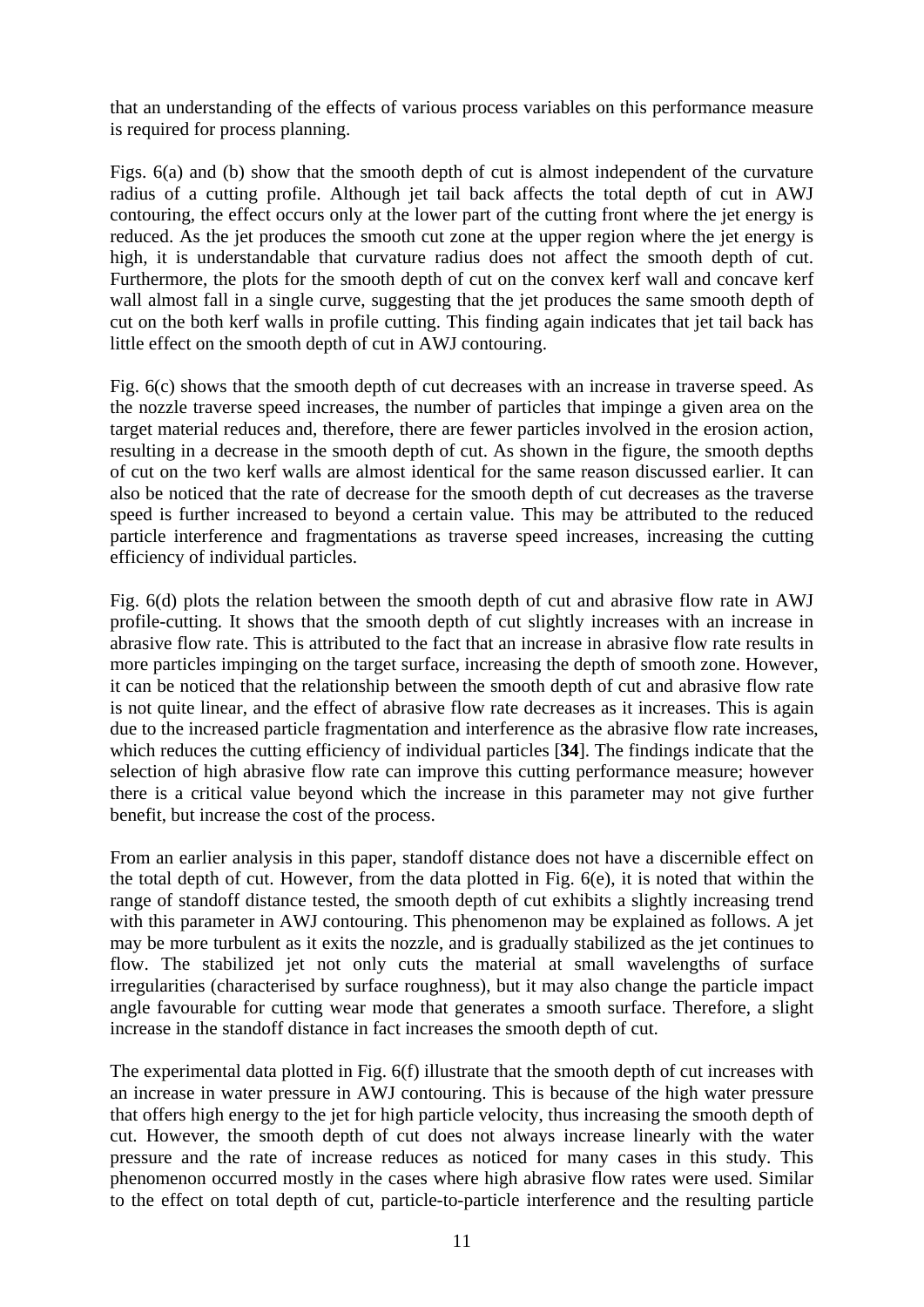fragmentation may be the reason for the decreasing rate of increase in the smooth depth of cut. It is also noticed from the figure that the smooth depth of cut on the two kerf walls almost fall into a single curve. This is another evidence that curvature radius has little effect on the smooth depth of cut in AWJ contouring.



**Fig. 6** The effect of process parameters on the smooth depth of cut.

#### **3.6 Cutting parameter selection consideration**

In order to evaluate the overall characteristics of the kerfs generated in profile cutting by an AWJ, the above analyses and trends are summarized in Table 2, where the "increase" and "decrease" indicate the increasing and decreasing trends of the respective quantity. It can be seen from the table that the variation of profile curvature radius affects the kerf taper and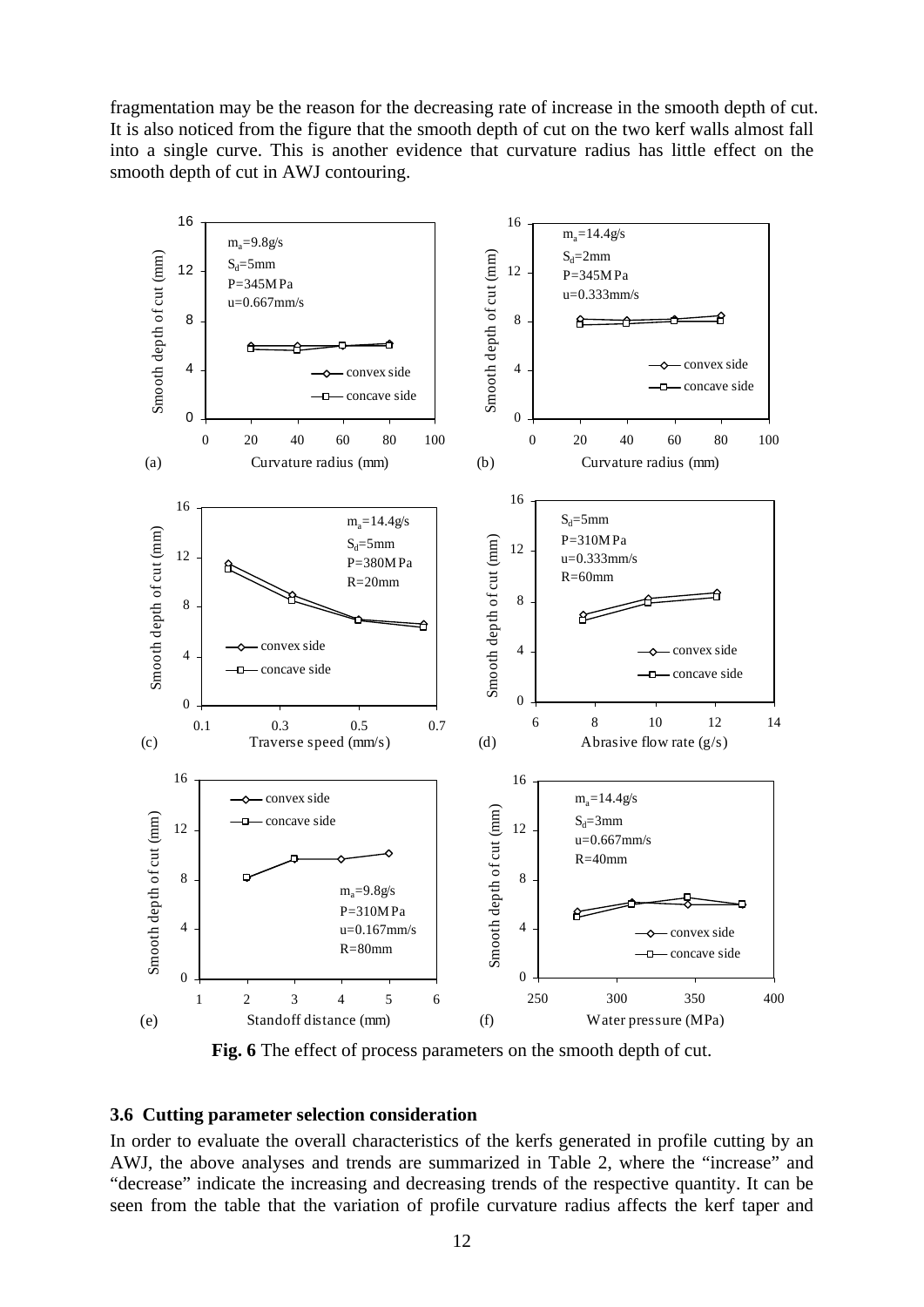depth of cut in profile cutting; however, its effect on the top kerf width and smooth depth of cut is not significant (and not discernible). It follows that the jet tail back nature only affects the output parameters related to the lower part of the cutting front, such as the depth of cut and kerf taper angle.

It has also been found that the water pressure, abrasive flow rate, standoff distance and nozzle traverse speed affect the profile cutting process in a similar way to that in AWJ straight cutting. Since a fast nozzle traverse speed results in fewer particles impacting the target material, the top kerf width, depth of cut and smooth depth of cut all decrease with an increase in traverse speed, while kerf taper angle increases with the nozzle traverse speed. All the kerf characteristic quantities considered in the current study have been found to increase with an increase in the abrasive flow rate. An increase in abrasive flow rate can improve the smooth depth of cut, but produces a wide entry on the top of the kerf. Kerf tape angles showed a slight increase with an increase in abrasive flow rate and this effect may be neglected in practice. The effect of standoff distance on the depth of cut is not discernible from this study. However, large standoff distances were found to increase kerf taper and top kerf width. High water pressures were found to reduce the kerf taper and increase the smooth and total depth of cut, but its effect on the top kerf width is minimal in this study.

**Table 2** Effect of process parameters on the cutting performance in AWJ profile cutting

|                           | Curvature<br>radius | Traverse<br>speed | Abrasive<br>flow rate | <b>Standoff</b><br>distance | Water<br>pressure |
|---------------------------|---------------------|-------------------|-----------------------|-----------------------------|-------------------|
| Kerf taper (convex side)  | increase            | increase          | increase              | increase                    | decrease          |
| Kerf taper (concave side) | decrease            | increase          | increase              | increase                    | decrease          |
| Top kerf width            | not significant     | decrease          | increase              | increase                    | not significant   |
| Depth of cut              | Increase            | decrease          | increase              | not significant             | increase          |
| Smooth depth of cut       | not significant     | decrease          | increase              | increase                    | increase          |

The above trends suggest that the selection of process parameters in AWJ profile-cutting or contouring should be based on the specific job requirements. If the profile curvature is constant, a combination of high water pressure with an appropriate low traverse speed is recommended to achieve the depth of cut. When a job requires more parallel kerf walls, i.e. to produce small kerf taper angles, high water pressure and short standoff distance are suggested together with suitably slow nozzle traverse speed. When cutting small curvature radii, low nozzle traverse speed is recommended to reduce the geometric deficiency. To increase the smooth depth of cut, a combination of low nozzle traverse speed, high water pressure and high abrasive flow rate is recommended. It appears from these analyses that cutting rate and process cost are often compromised in order to meet the job requirements. The process parameters can be optimized so as to maximize the cutting rate and minimize the process cost with reliable predictive cutting performance models that are presented in the second part of this investigation.

In practice, it is possible to side-angle the nozzle in the direction normal to the profile to compensate for the inclination of one of the two kerf walls. However, the compensation angle has to be changed constantly with the profile curvature when cutting a profile with variable curvature (including convex and concave curvatures), in addition to the variation of the direction of the compensation angle. This requires a comprehensive motion control system to manipulate the cutting head, which warranties a future investigation.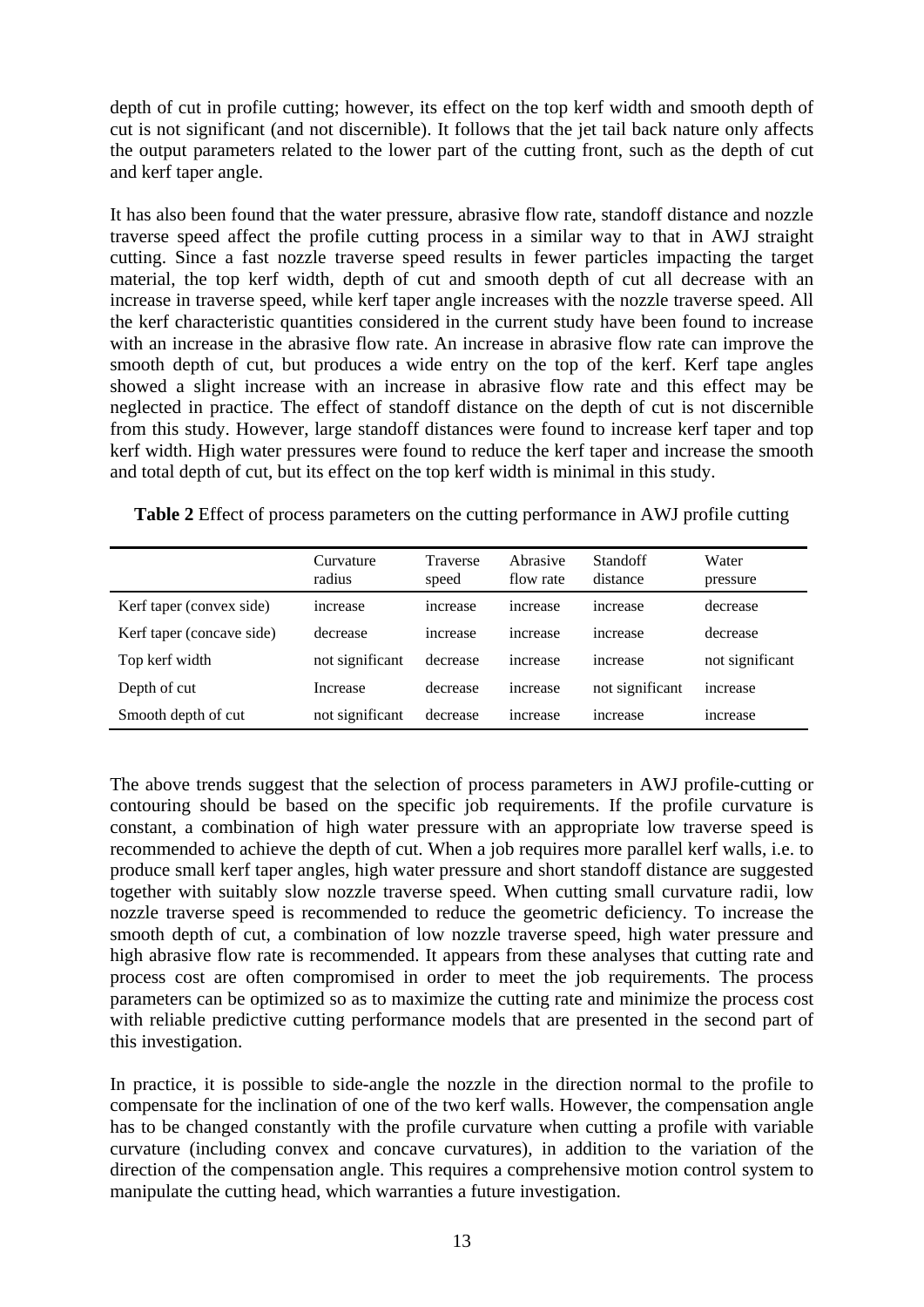In addition, the study has shown that a decrease in profile curvature radius is associated with a decrease in the depth of cut. However, during an AWJ cutting process, it is not expected that other process parameters, particularly the water pressure and abrasive flow rate, be changed according to the profile curvature to achieve the same depth of cut. Thus, process planning in such cases should be made based on the smallest profile curvature radius in order to cut through a workpiece of variable profile curvatures.

### **4 CONCLUSIONS**

An experimental investigation of profile cutting on 87% alumina ceramics by AWJ has been presented. Plausible trends for the various cutting performance measures with respect to the major process parameters have been analysed, which has provided an in-depth understanding of the cutting process. It has been found that the kerfs produced in profile cutting are similar to those in AWJ straight cutting. However, the kerf tapers on the two kerf walls are no longer of equal value. The kerf taper on the convex side of the kerf wall increases with a decrease in the curvature radius of the cutting profile, while a reverse trend applies for the kerf taper in the concave side. The study has also found that the depth of cut increases with an increase in the curvature radius and approaches its maximum in straight cutting. Based on this study, recommendations have been made for the selection of process parameters in process planning. In order to optimize the AWJ cutting process for the maximum technological and economic benefits, it is essential that predictive models for the various cutting performance measures be developed, which is presented in the second part of this investigation.

### **ACKNOWLEDGEMENTS**

The authors wish to thank the Australian Research Council (ARC) for financial support to this and other projects.

### **REFERENCES**

- 1 **van Luttervelt, C. A.** On the selection of manufacturing methods illustrated by an overview of separation techniques for sheet materials. *Ann. CIRP*, 1989, **38**/2, 587-607.
- 2 **Wang, J.** *Abrasive Waterjet Machining of Engineering Materials*, 2003 (Trans Tech Publications, Uetikon-Zuerich, Switzerland).
- 3 **Momber, A. W.** and **Kovacevic, R.** *Principles of Abrasive Water Jet Machining*, 1998 (Springer- Verlag, London).
- 4 **Hashish, M.** The waterjet as a tool. In Proceedings of 14th International Conference *on Jetting Technolology*, Brugge, Belgium, 1998, pp. ixx.
- 5 **Kovacevic, R.**, **Hashish, M.**, **Mohan, R.**, **Ramulu, M.**, **Kim, T. J.** and **Geskin, E. S.** State of the art of research and development in abrasive waterjet machining. *J. Manuf. Sci. Eng.*, 1997, **119,** 776-785.
- 6 **Chen, L.**, **Siores, E.** and **Wong, W. C. K.** Kerf characteristics in abrasive waterjet cutting of ceramic materials. *Int. J. Mach. Tools Manufact.*, 1996, **36**, 1201-1206.
- 7 **Hashish, M.** A modelling study of metal cutting with abrasive waterjets. *J. Eng. Mater. Tech.*, 1984, **106**, 88-100.
- 8 **Wang, J.** Abrasive waterjet machining of polymer matrix composites: Cutting performance, erosive analysis and predictive models. *Int. J. Adv. Manuf. Technol.*, 1999, **15**, 757-768.
- 9 **Wang, J.** A machinability study of polymer matrix composites using abrasive waterjet cutting technology. *J. Mater. Proc. Technol.*, 1999, **94**, 30-35.
- 10 **Wang, J.** The erosive process in abrasive waterjet cutting of polymer matrix composites. Acta Metallurgca Sinica, 1999, **12**(5), 880-885.
- 11 **Bitter, J. G. A.** A study of erosion phenomena: Part I. *Wear*, 1963, **6**, 5-21.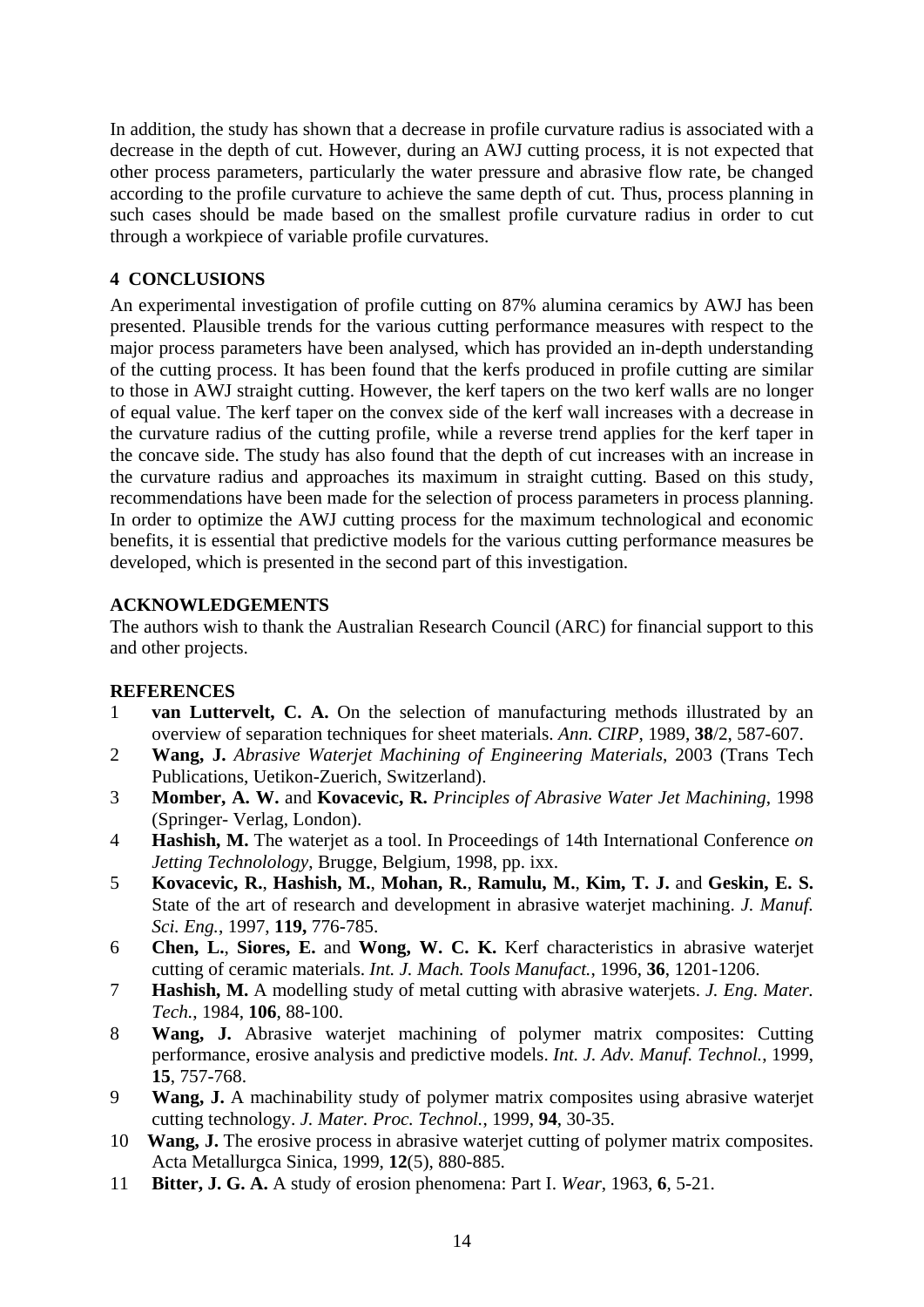- 12 **Finnie, I.** The mechanism of erosion of ductile metals. In Proceedings of 3rd National Congress of Applied Mechanics, 1958 (Amer. Soc. Mech. Eng.), pp. 527-532.
- 13 **Hashish, M.** and **Du Plessis, M. P.** Prediction equations relating high velocity jet cutting performance to standoff distance and multipasses. *J. Eng. Ind.*, 1979, **101**, 311- 318.
- 14 **Siores, E.**, **Chen, L.** et al. Improving surface finish generated by the abrasive waterjet process. In *Advances in Abrasive Technology* (Eds: L.C. Zhang and N. Yasunaga), 1997 (World Scientific, Singapore), pp. 187-191.
- 15 **Liu, H-T.**, **Miles, P.** and **Veenhuizen, S. D.** CFD and physical modelling of UHP AWJ drilling. In Proceedings of 14th International Conference on Jetting Technology, Brugge, Belgium, 1998, pp. 15-24.
- 16 **Liu, H.**, **Wang, J.**, **Kelson, N.** and **Brown, R.** CFD simulation and mathematical models of the abrasive waterjet characteristics. *J. Mater. Proc. Technol.*, 2004, **153- 154C**, 488-493.
- 17 **Momber, A. W.**, **Eusch, I.** and **Kovacevic, I.** Machining refractory ceramics with abrasive waterjet. *J. Mater. Sci.*, 1996, **31**, 6485-6493.
- 18 **Hashish, M.** Characteristics of surfaces machined with abrasive waterjets. *J. Eng. Mater. Technol.*, 1991, **113**, 354-362.
- 19 **Hashish, M.** Effect of beam angle in abrasive-waterjet machining. *J. Eng. Ind.*, 1993, **115**, 51-56.
- 20 **Guo, N. S.**, **Louis, G.** and **Meier, G.** Surface structure and kerf geometry in abrasive wateriet cutting: Formation and optimization. In Proceedings of 7th American Wateriet Conference, Seattle, 1993, pp. 1-25.
- 21 **Wang, J.** and **Wong, W. C. K.** A study on abrasive waterjet cutting of metallic coated sheet steels. *Int. J. Mach. Tools Manufact.*, 1999, **39**, 855-870.
- 22 **Hashish, M.** A model for abrasive-waterjet (AWJ) machining. *J. Eng. Mater. Technol.*, 1989, **111**, 154-162.
- 23 **Wilkins, R. J.** and **Graham, E.** An erosion model for waterjet cutting. *J. Eng. Ind.*, 1993, **115**, 57-61.
- 24 **Zeng, J.** and **Kim, T. J.** A study of brittle erosion mechanism applied to abrasive waterjet processes. In Proceedings of 10th International Symposium on Jet Cutting Technology, The Netherlands, 1991, pp. 115-133.
- 25 **El-Domiaty, A. A.** and **Abdel-Rahman, A. A.** Fracture mechanics-based model of abrasive watejet cutting for brittle materials. *Int. J. Adv. Mnauf. Technol.*, 1997, **13**, 192- 181.
- 26 **Paul, S.**, **Hoogstrate, A. M.** et al. Energy partitioning in elastro-plastic impact by sharp abrasive particles in the abrasive water jet machining of brittle materials. *J. Mater. Proc. Technol.*, 1998, **73**, 200-205.
- 27 **Zeng, J.** and **Kim, T. J.** Development of abrasive waterjet kerf cutting model for brittle materials. In Proceedings of 11th International Conference on Jet Cutting Technology, Bedford, UK, 1992, pp. 483-501.
- 28 **Lemma, E.**, **Chen, L.**, **Siores, E.** and **Wang, J.** Optimising the AWJ cutting process of ductile materials using nozzle oscillation technique. *Int. J. Mach. Tools Manufact.*, 2002, **42**, 781-789.
- 29 **Xu, S.** and **Wang, J.** A study of abrasive waterjet cutting of alumina ceramics with controlled nozzle oscillation. *Int. J. Adv. Manuf. Technol*. (in press).
- 30 **Siores, E.**, **Wong, W. C. K.**, **Chen, L.** and **Wager, J. G.** Enhancing abrasive waterjet cutting of ceramics by head oscillation techniques. *Ann. CIRP*, 1996, **45**/1, 215-218.
- 31 **Wang, J.** The effect of jet impact angle on the cutting performance in awj machining of alumina ceramics. *Key Engineering Materials*, 2003, **238-239**, 117-122.